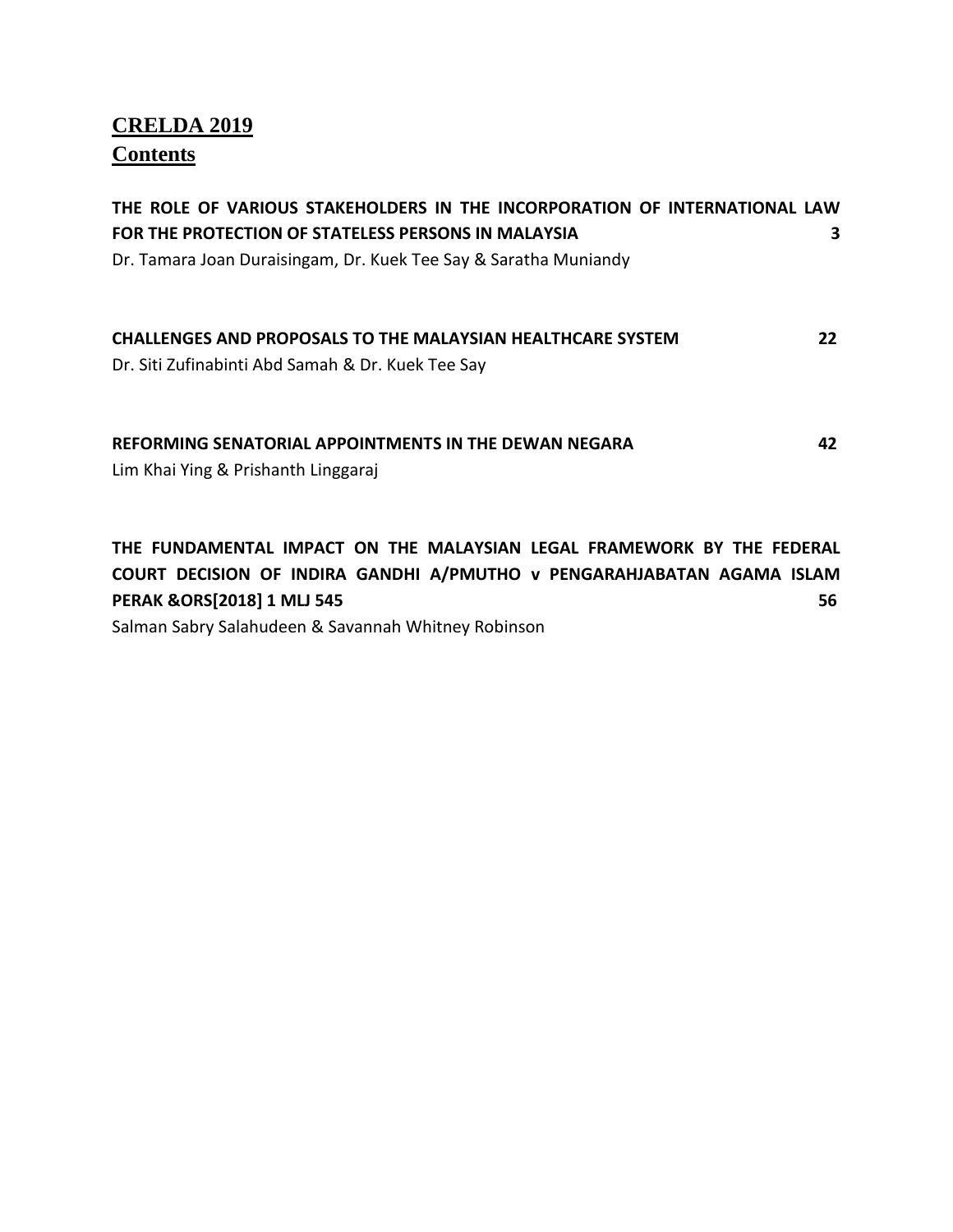# **THE ROLE OF VARIOUS STAKEHOLDERS IN THE INCORPORATION OF INTERNATIONAL LAW FOR THE PROTECTION OF STATELESS PERSONS IN MALAYSIA**

Dr.Tamara Joan Duraisingam Senior Lecturer, Taylor's Law School, Taylor's University [Tamarajoan.duraisingam@taylors.edu.my](mailto:Tamarajoan.duraisingam@taylors.edu.my)

Dr.Kuek Tee Say Senior Lecturer, Taylor's Law School, Taylor's University TeeSay.Kuek@taylors.edu.my

Saratha Muniandy Lecturer, Taylor's Law School, Taylor's University [Saratha.Muniandy@taylors.edu.my](mailto:Saratha.Muniandy@taylors.edu.my)

### Abstract

This conceptual paper analyses the role of various institutions, be it governmental or nongovernmental, regional or municipal, which through their actions may propel the Federal Government of Malaysia to consider protecting stateless persons who reside in Malaysia through the incorporation and application of international law domestically. Practices within the United Kingdom and the United States of America are evaluated to determine whether long-term solutions can take the form of supranational organizations. These states are selected as Malaysia shares characteristics of both states in its practices relating to stateless persons.

Keywords: Stateless, refugees, monism, dualism.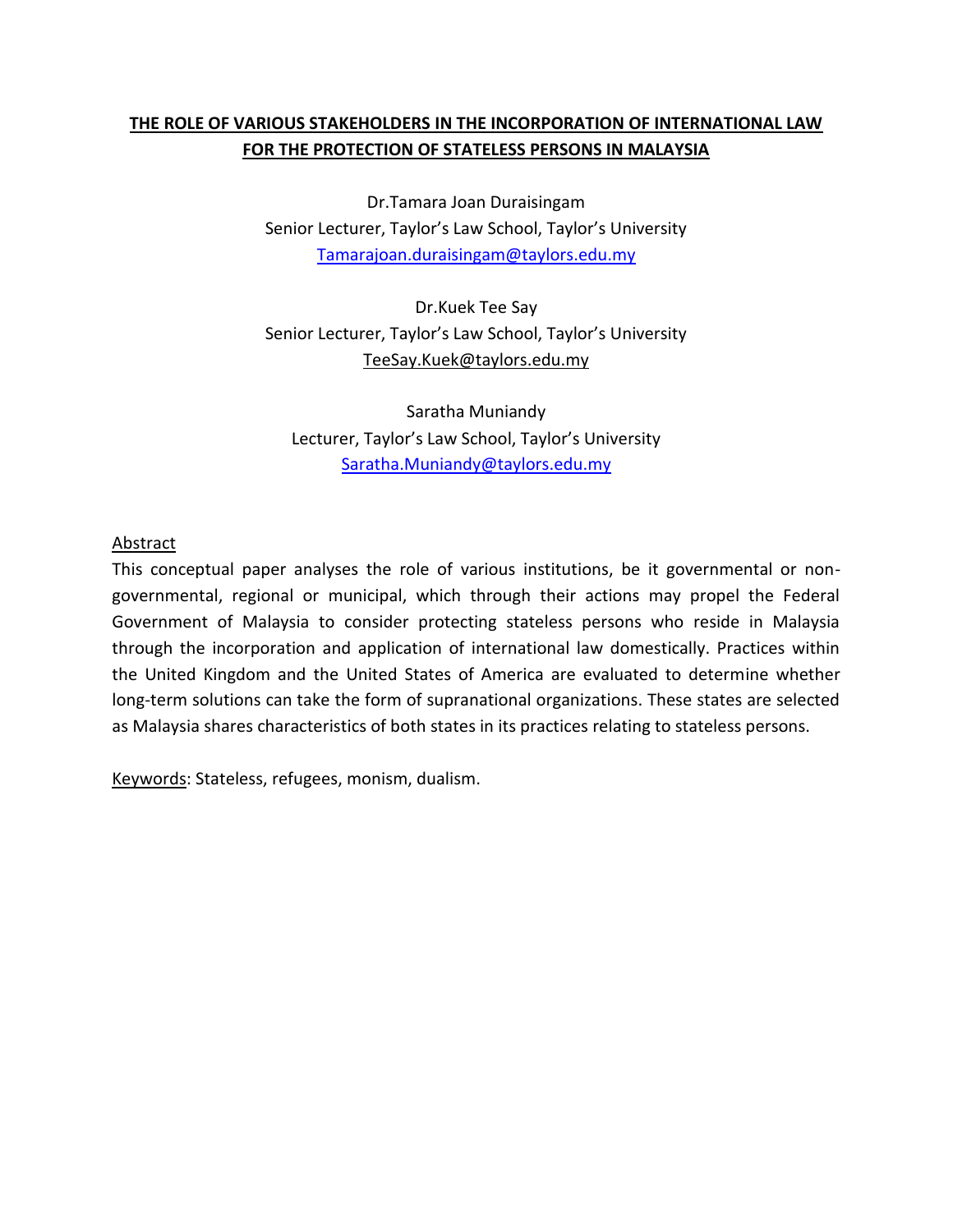#### **CHALLENGES AND PROPOSALS TO THE MALAYSIAN HEALTHCARE SYSTEM**

Dr. Siti Zufina binti Abd Samah Senior Principal Assistant Director, Private Medical Practice Control Section, Medical Practice Division, Ministry of Health

> Dr. Kuek Tee Say Senior Lecturer, Taylor's Law School, Taylor's University [TeeSay.Kuek@taylors.edu.my](mailto:TeeSay.Kuek@taylors.edu.my)

#### Abstract

The healthcare sector in Malaysia is facing many changes and influences that pose new challenges to the government and private healthcare organizations. Malaysia is a dynamic, rapidly progressing, multicultural country and constantly undergoing evolution from every aspect of its development, specifically the healthcare industry. Like many countries in the world, Malaysia is also facing healthcare issues and challenges. These challenges from preindependence era have morphed into global issues which are more complicated as the country moves into the millennial age. Inevitably, the healthcare system will collapse in the future unless the government proactively tackles the challenges now. A healthcare system has been defined by WHO as all the activities whose primary purpose is to promote, restore or maintain health. This article has identified the major issues plaguing the healthcare system in Malaysia under the various headings: governance, economic and social challenges. The authors have also put forward various proposals to the meet the challenges.

Keywords: healthcare, healthcare system, issues and challenges, governance, proposals.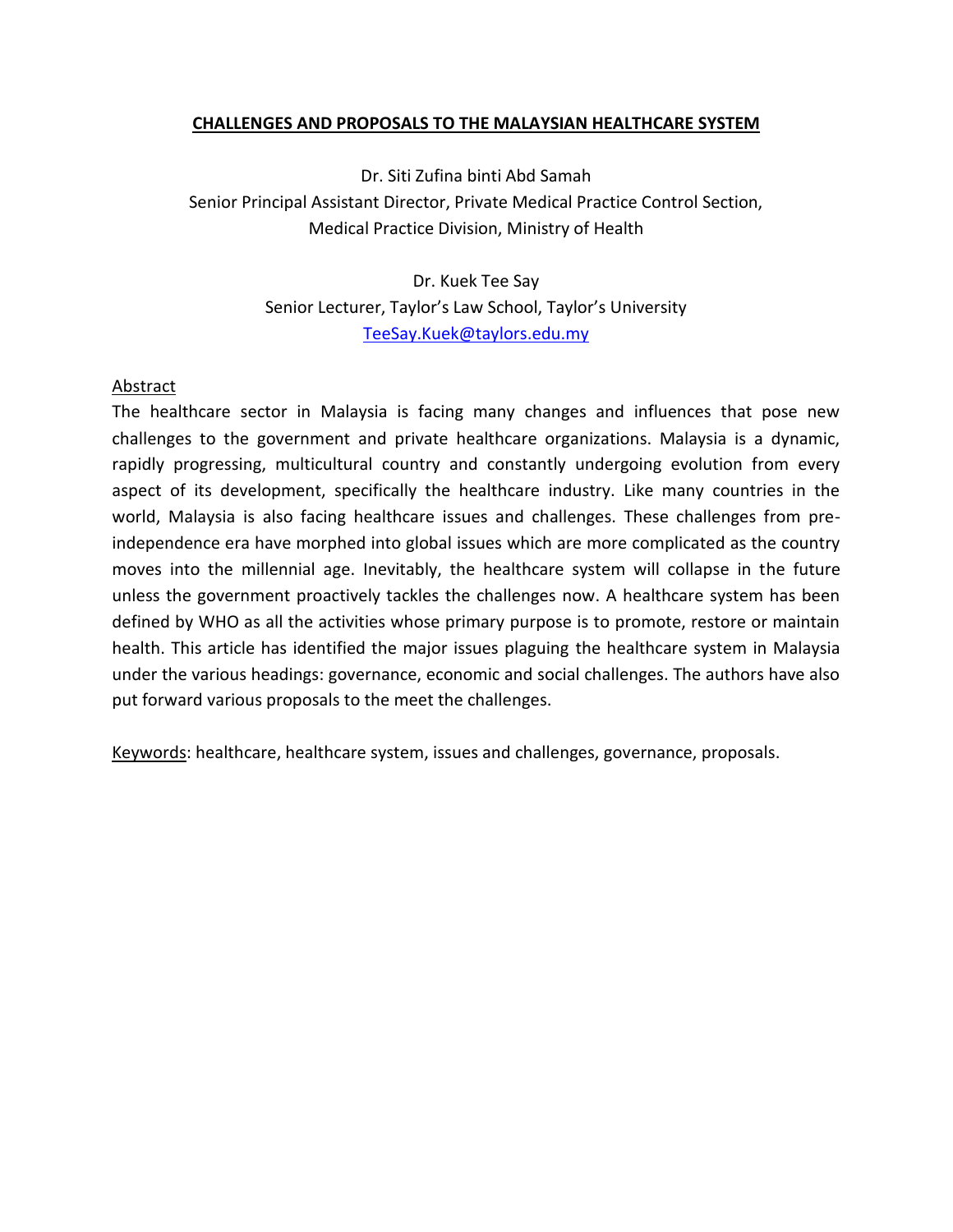#### **REFORMING SENETORIAL APPOINTMENTS IN THE DEWAN NEGARA**

Lim Khai Ying Student, Taylor's Law School, Taylor's University [jermainelim220@gmail.com](mailto:jermainelim220@gmail.com)

Prishanth Linggaraj Student, Taylor's Law School, Taylor's University [prishanth1109@gmail.com](mailto:prishanth1109@gmail.com)

#### Abstract

Despite being created with the purpose of ensuring oversight upon the popularly elected Dewan Rakyat, the Dewan Negara has been reduced to a mere rubber stamp over the decades. In order to reform the upper house and return it to a position of potency, this paper lays out several recommendations to improve upon the current system of senatorial appointment. This paper employs a legal doctrinal research methodology drawing from primary and secondary sources from a variety of legal jurisdictions, including a comparative legal analysis with the Republic of Ireland. First, the appointments made at the state level (which are currently done by the State Legislative Assemblies) are examined, and a system of direct elections is proposed as an alternative. Next, the paper focuses on the appointments made by the Yang di-PertuanAgong (King) - which are currently done upon the advice of the Prime Minister and the Cabinet of Ministers - and explains why these should be done using the Irish specialist vocational panel system instead.

Keywords: Dewan Negara, Senate, elections, political reform, federalism.